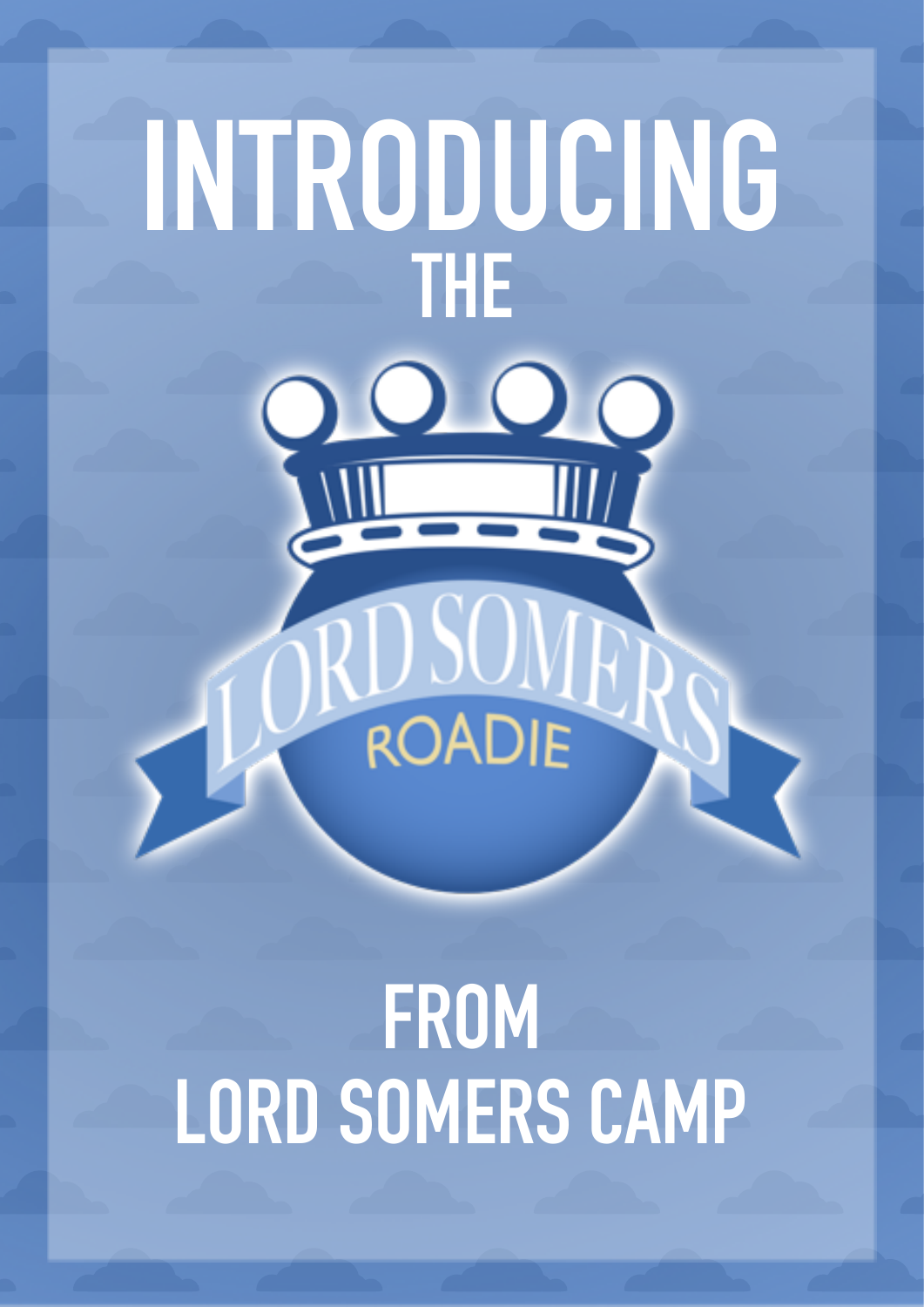#### INTRODUCTION

Our history can be dated back to the very first Lord Somers Camp held in Anglesea during the summer of 1929. Lord Somers' vision of creating a stronger, more inclusive society through service to others has been upheld through the delivery of unique camp experiences for people from all walks of life. With the restrictions on camping as a result of Covid pandemic of 2020. Lord Somers Camp was determined to continue strengthening communities. instilling resilience and generating meaningful connections. This sentiment is what forged our newest venture, the Lord Somers Roadie.

The Lord Somers Roadie brings our charismatic team of activity facilitators right to your doorstep. This circuit of unique games are designed to promote cooperation, teamwork and connection delivered through a hearty and uplifting atmosphere. Conceived in the wake of the Covid Pandemic, the Lord Somers Roadie has been developed to rejuvenate connections, strengthen communities and treasure outdoor activity.

The Lord Somers Roadie is designed to encourage active participation from all participants regardless of age or physical ability. Our challenges are best suited to teams of 15-30, however we can offer some flexibility on group sizes. Our challenges can be adapted to accommodate primary school students all the way through to secondary school students and beyond.

Our Lord Somers Roadie is delivered on a site of your choosing, although it is best suited to a large field. The number of participants involved will determine the number of teams as well as the number of challenges we run. We typically run two-hour sessions either in the morning (9:00am - 11:00am), or afternoon  $(1:00 \text{pm} - 3:00 \text{pm})$ . These sessions can be adjusted slightly to suit your timetable, so please get in touch to discuss how we might be able to accommodate your needs.

## THE AIM:

This event makes for a fantastic ice-breaker among newly formed year levels. it can be coordinated to align with house competitions, or simply as an exciting and fresh incursion that will strengthen friendships, build leaders and encourage comradery.

Participants can expect to develop the following skills... Critical thinking – through solving unique challenges. Self-Management – through actively contributing in a team environment. Communication – through connection to peers. Resilience – through new and challenging experiences. Cooperation – through tasks that require teamwork for success.